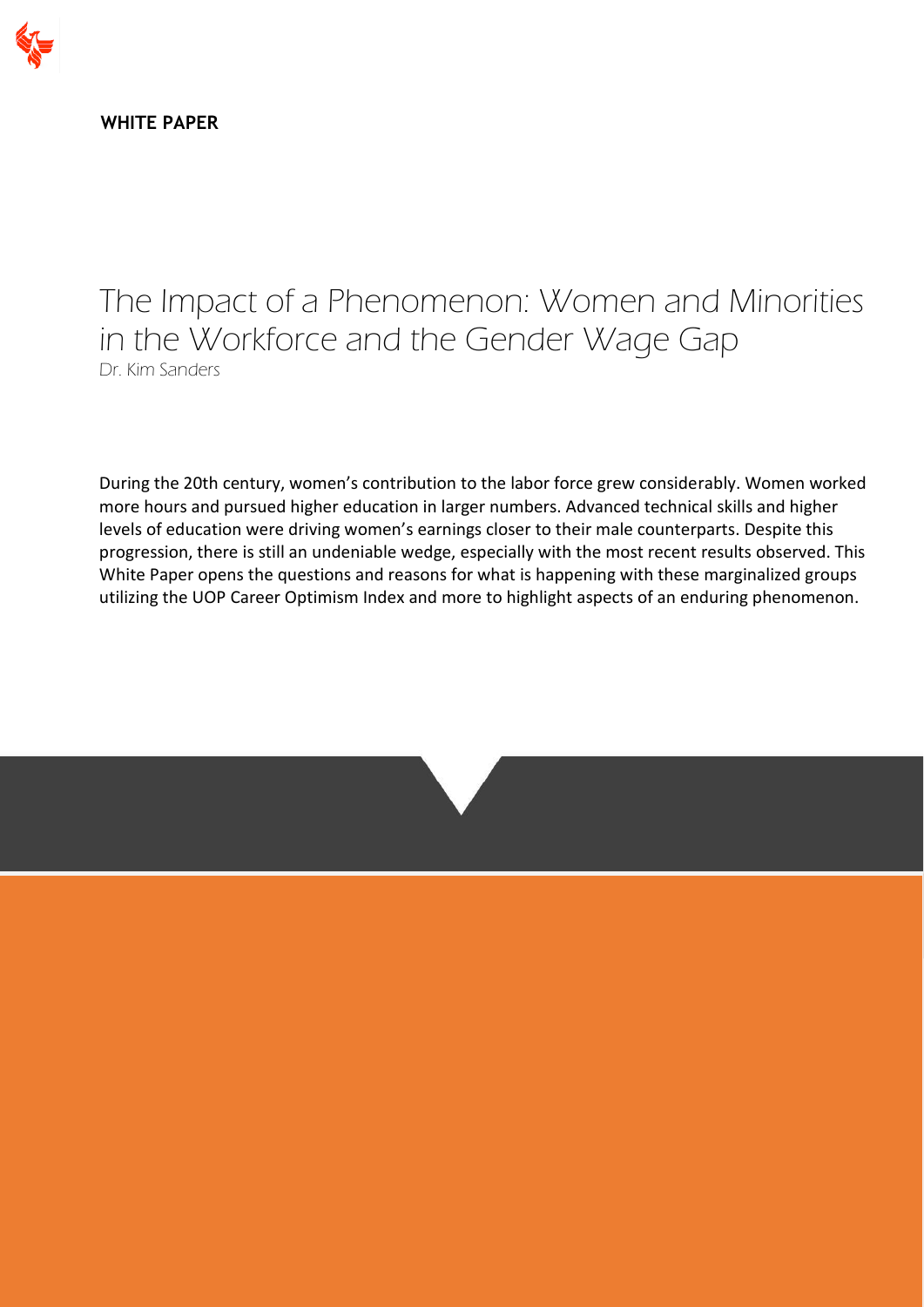#### **Contents**

| <b>Executive Summary</b>                             | 3  |
|------------------------------------------------------|----|
| How this information should be used by leaders       |    |
| Introduction                                         | 4  |
| What is the gender wage-gap?                         | 4  |
| What causes a wage gap?                              | 5  |
| The Career Optimism Index and working mothers        | 6  |
| <b>Educational Achievement / Technology Training</b> | 6  |
| COVID-19                                             |    |
| The acute effect                                     | 8  |
| Women and minority optimism according to the UOP     | 8  |
| Career Optimism Index                                |    |
| The trifecta of the gender wage gap, education and   | 9  |
| training, and COVID-19                               |    |
| About the author/References                          | 10 |
|                                                      |    |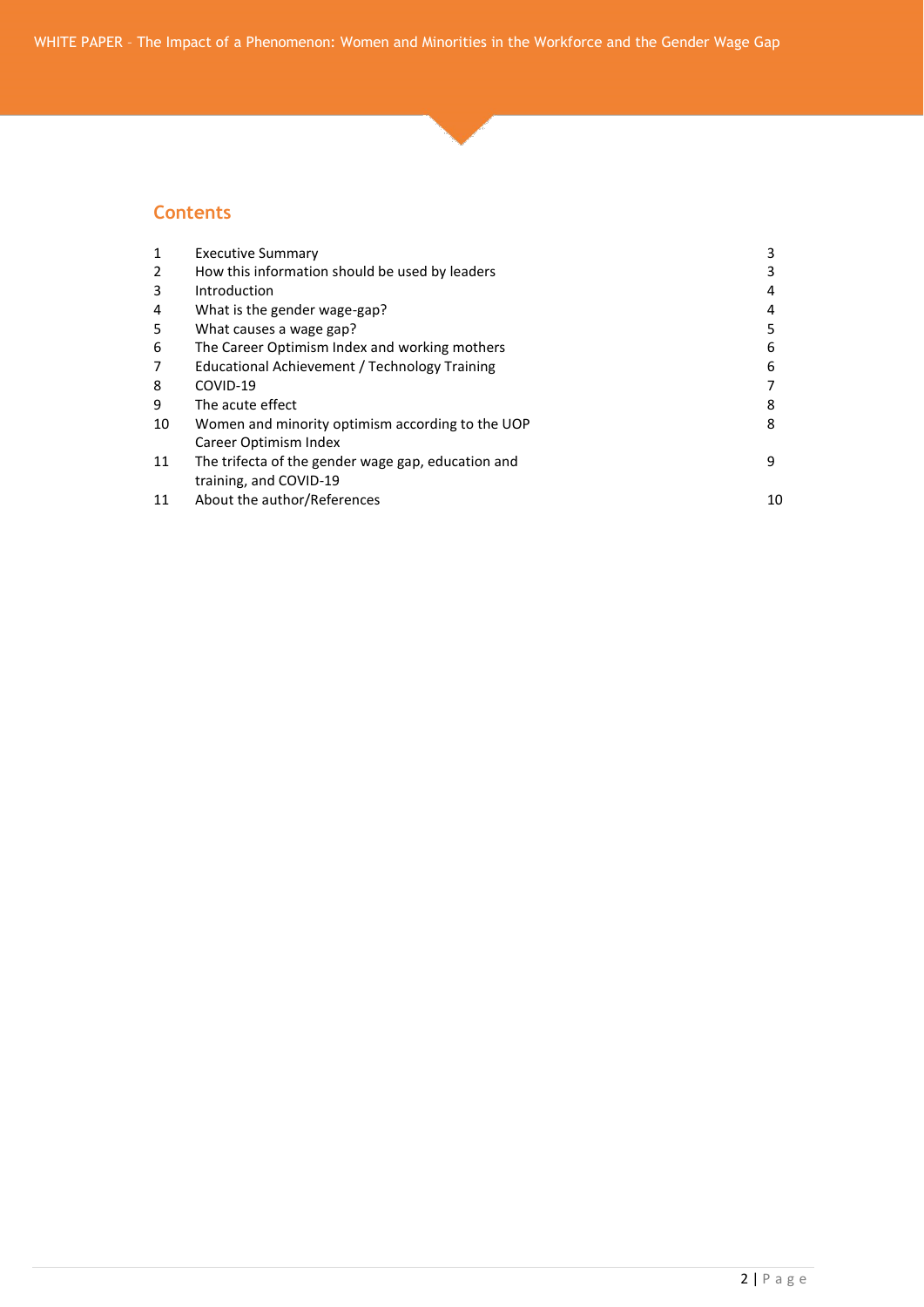### **1 Executive Summary**

Most describe a phenomenon as an exceptional or unexpected occurrence or thing. Three such occurrences involving women, minorities and younger members of industry workforce are considered herein. First, the gender wage gap is inclusive of all women and establishes the starting point for this paper. Of the remaining two one resulted in positive changes for women and the other has resulted in devastatingly negative outcomes. Women have worked more hours and pursued higher education in larger numbers. Advanced technical skills and higher levels of education are driving women's earnings closer to their male counterparts, but other considerations contribute to an undeniable wedge. Despite this progression, noteworthy wage gaps between men and women continue.

# "During the 20th century, women's contribution to the labor force grew considerably. Despite this progression, noteworthy wage gaps between men and women continue."

This white paper will cover the implications to women and minorities, providing some of the defining variables that highlight the disparities between most especially, women and men in the workplace. Utilizing research insights alongside some compelling statistical insights drawn from various texts and measured outcomes, this paper will also lend itself to industry leaders as a way to continue to open the potentials for elevating awareness and utilizing such insights as a resourcing mechanism for helping future business reassess these disparities.

#### **2 How this information should be used by leaders?**

This white paper can be used by leaders in business as a tool for information brokering, understanding and utilizing an informed approach when examining and self-reflecting on the potentials to not only understand this disparity phenomenon, but to also look at contributive factors that have helped propagate and endure along this chasm of inequality.

This white paper should be used for:

Knowledge management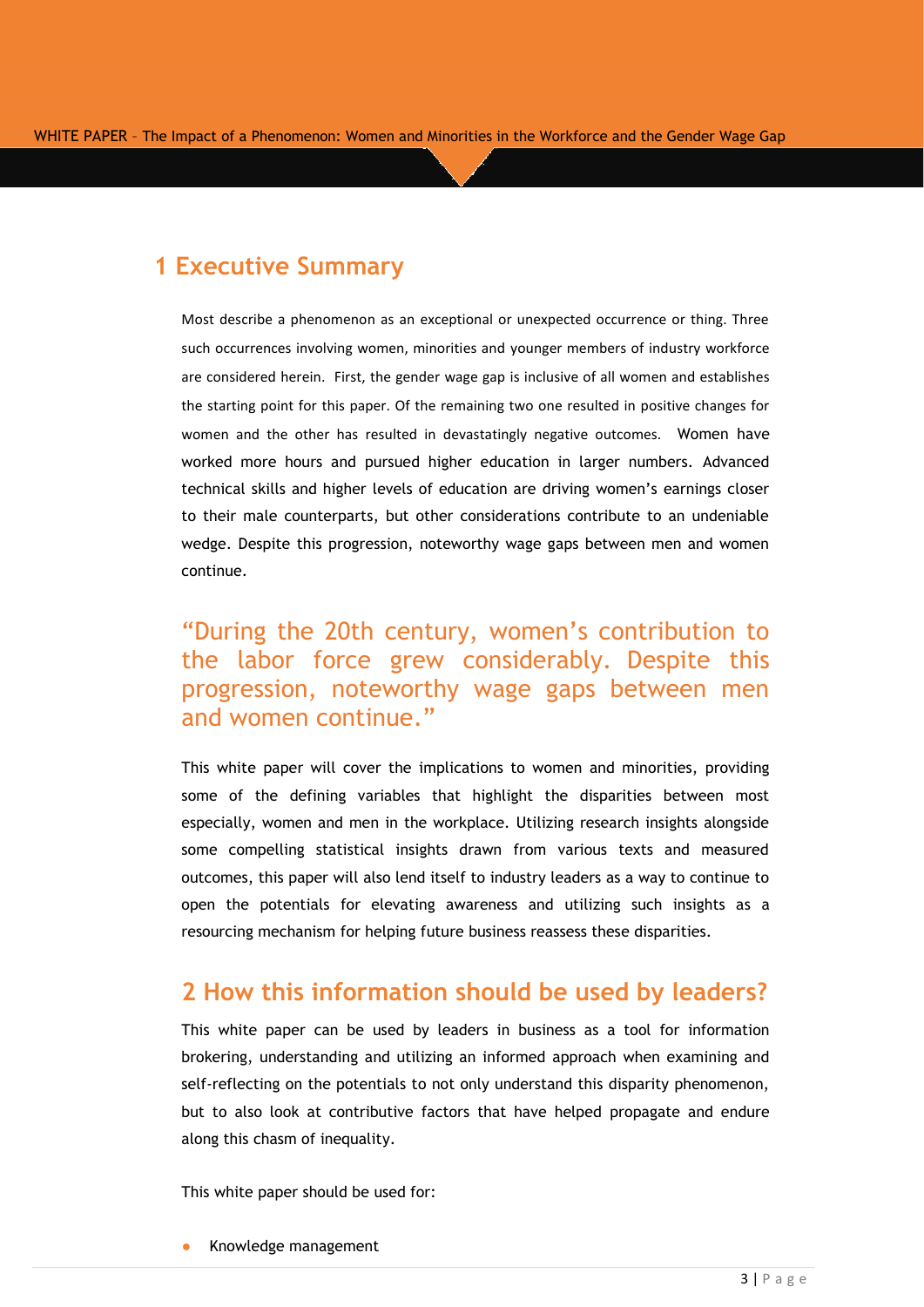Preventative programming measures for leaders in industry and HR Representatives

#### **3 Introduction**

Most describe a phenomenon as an exceptional or unexpected occurrence or thing. Two such occurrences involving women, minorities and the younger members of the workforce are considered.

First the *gender wage gap* includes all women and establishes the starting point for discussion. Of the remaining two one resulted in positive changes for women and the other has resulted in devastatingly negative outcomes. The occurrence that yielded positive results is the drive by women to seek higher education coupled with obtaining advanced technology skills and training.

Second is *COVID-19* and the economic ramifications for women, minorities and generation z. As a barometer of women's standing in the workplace an examination of wages is explored. During the 20th century, women's contribution to the labor force grew considerably. Women have worked more hours and pursued higher education in larger numbers. Advanced technical skills and higher levels of education are driving women's earnings closer to their male counterparts, but other considerations contribute to an undeniable wedge. Despite this progression, noteworthy wage gaps between men and women continue.

#### **4 What is the gender wage-gap?**

What is the gender wage gap? The gender wage gap indicates the variance in wages between women and men. Although this gap has been calculated in numerous ways the result is consistent, women earn less than men. In 2017, more women 3.8 million than men 3.1 million were included in the working poor.<sup>1</sup> Based on the Current Population Survey (CPS)the working poor is a term used to describe people who work regularly but make a wage that falls below the national poverty level. In the same survey the overall working-poor rate was 5.3 percent for women and 3.8 percent for men while working-poor rates for Black women was 10 percent and Hispanic women 9.1 percent, which is more than twice those of White women at 4.5 percent.

# "In 2017, more women 3.8 million than men 3.1 million were included in the working poor."

A review of the most recent published Census Bureau data from 2018, revealed women of all races earned, on average, 82 cents for every \$1 earned by men of all races. When addressing the wage gap for women, it is imperative to emphasize that there are significant differences by race and ethnicity. The wage gap is larger for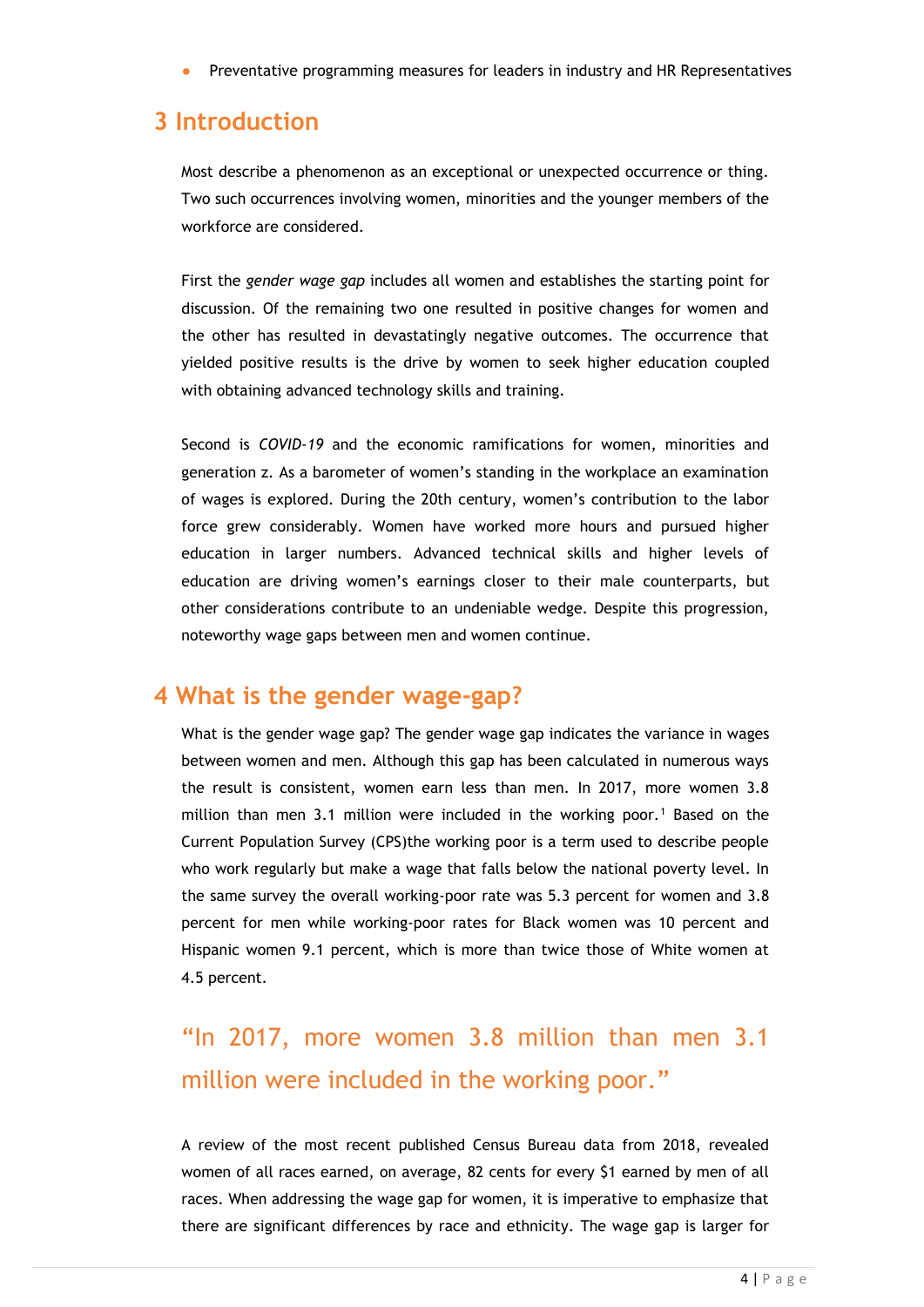most women of color. The 2018 data indicated that 55 percent of black children live in households headed by single women, 38 percent live below the poverty level while 20 percent of white children live in households headed by women with 32 percent living in poverty.

"A review of the most recent published Census Bureau data from 2018, revealed women of all races earned, on average, 82 cents for every \$1 earned by men of all races."

#### **5 What causes a wage gap?**

Wage gaps can be attributed to many causes such as differences in career industries and job roles. There are jobs that are traditionally based on gender norms or expectations such as caregivers and or child-care workers. These jobs are often lower paying and might have limitations on hours. Another consideration is variations in years of experience and hours worked. Typically, in a two-person household, women leave the workforce to accommodate caregiving for parents or children and tend to work less hours for the same reasons. Reduced hours coupled with less experience equals lower pay wages. In 2019 women earned \$545.7 billion less than men.<sup>2</sup> Hiring and compensation decision are often based on previous salary history putting women at deficit upon hiring. All of this can be viewed as long standing institutional gender-based bias against women.

# "In 2019 women earned \$545.7 billion less than men."

This fiscal handicap is cyclic and limits economic progress. Many factors such as discrimination, poverty, and social determinants of health are systemic, contribute to the gap and help to create challenges or barriers to wealth generation. Social determinants of health (SDOH) are the conditions in the environments where people are born, live, learn, work, play, worship, and age that affect a wide range of health, functioning, and quality-of-life outcomes and risks (DHHS).<sup>3</sup>

The US Department of Health and Human Services indicates that SDOH include but are not limited to secure housing, transportation, and communities; racism, discrimination and violence; education, job opportunities and income. Sustained exposure to any one of these adverse conditions could be harmful to progress but coupled with one or multiple others is in essence a blueprint to negative outcomes. Think of it in this way a child who goes to a poor school will receive a poor education leading to a low paying job as an adult. That child now an adult with a low paying job still lives in a poor neighborhood with limited services and access to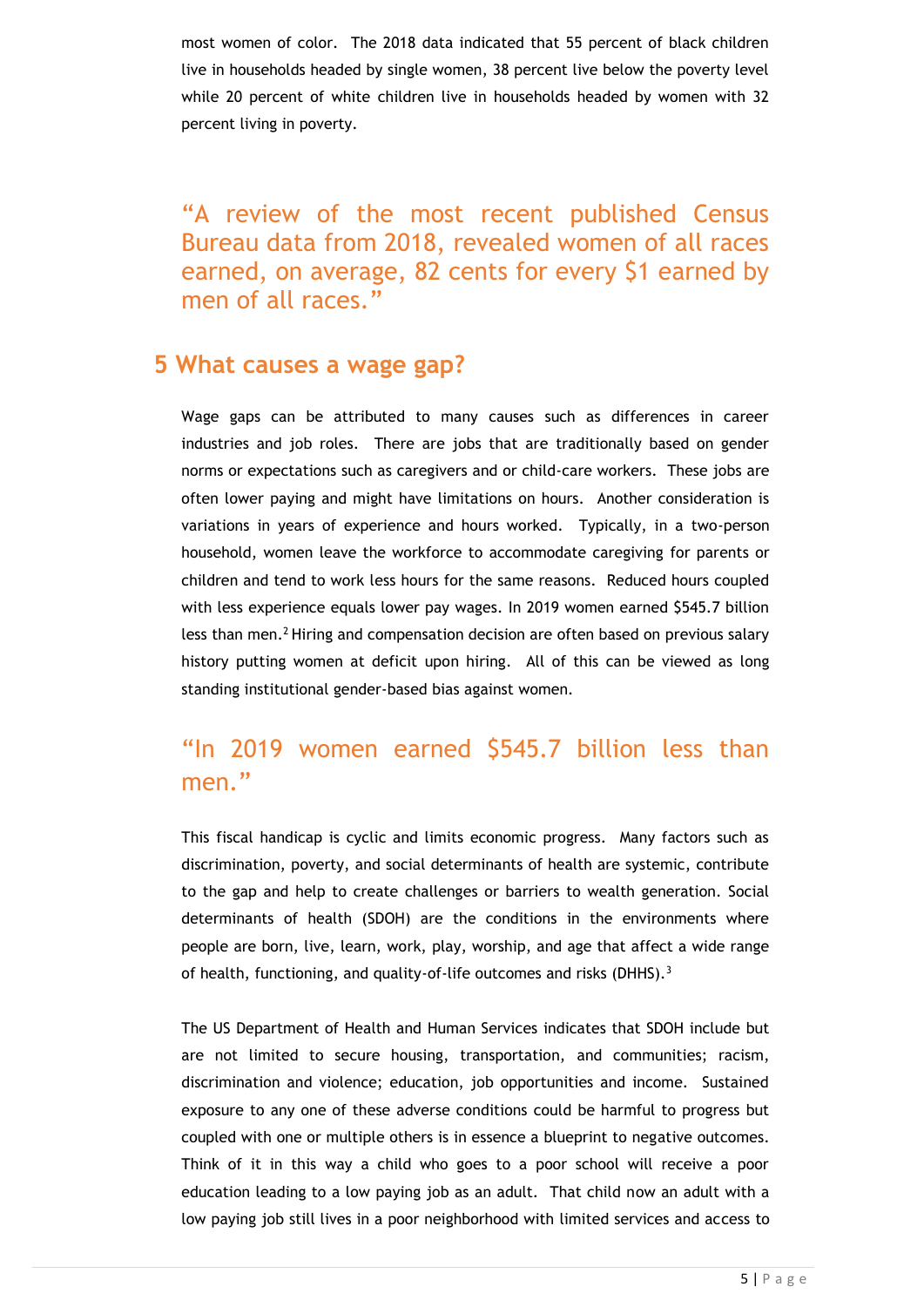financial resources raises a family in the same poor or inferior conditions and the cycle continues.

### **6 The Career Optimism Index and Working Mothers**

The University of Phoenix (UOP) Career Optimism Index revealed that working dads are more satisfied than working moms. Seventy eight percent of working dads as compared to sixty seven percent of working moms believe they are being compensated fairly.<sup>4</sup>

The UOP Index data established that sixty- four percent of dads that work, as opposed to forty-six percent of moms that work, are satisfied with the amount of money they currently make.

"The UOP Index data established that sixty- four percent of dads that work, as opposed to forty-six percent of moms that work, are satisfied with the amount of money they currently make."

WORKING DADS MORE FULFILLED AND SATISFIED THAN



The stark difference in satisfaction further demonstrates that economic growth must be inclusive. Inclusive growth is advancing gender and race equity by cementing it into the economic growth process, systems and structure.<sup>5</sup> In essence, inclusive growth is the opportunity for progression of equity that benefits all families, businesses and communities.

# **7 Educational Achievement / Technology Training**

The second phenomenon is the shift towards higher education. The educational achievement of women 25 to 64 years of age in the workforce has grown substantively over the past fifty years.<sup>6</sup> The National Bureau of Economic research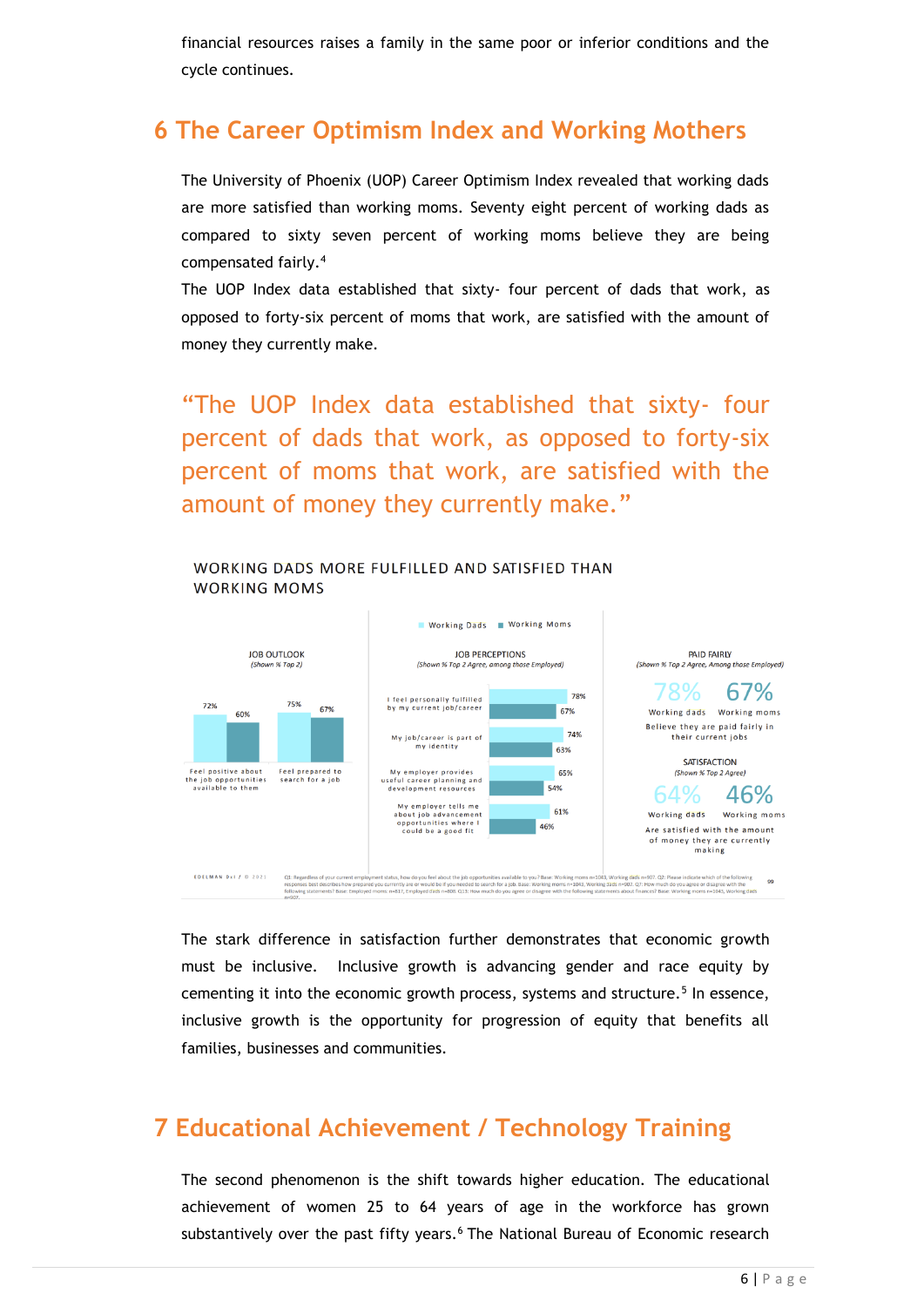documented in 2016 women in this age group with college degrees has quadrupled where that of men has doubled. In 2018, 44 percent of women in this age range had a bachelor's degree and higher, as compared to 11 percent in 1970.<sup>7</sup> This trend has helped to decrease the wage divide but has not yet evened the playing field.

In the 2021 research Edelman found that even with the recent increase of technology skills for women eighty five percent of Americans believe that technology has caused a change in how people approach their jobs and many are concerned about the impact of technology on their careers or question what jobs will be eliminated or if humans will be replaced with robots or artificial intelligence.

"Technology has influenced the job environment, virtually everyone has a computer with email and technologies continue to increase, requiring more training, and education that do not necessarily result in higher pay especially for women and minorities."

Technology has influenced the job environment, virtually everyone has a computer with email and technologies continue to increase, requiring more training, and education that do not necessarily result in higher pay especially for women and minorities in the workforce. For example, the Eldeman 2021 findings support concern related to 1 in 5 jobs becoming recently automated. Despite the consideration of training and technology advancement, Covid-19 adds an additional phenomenon, as unemployment rises and more jobs were automated.

#### **8 COVID-19**

The third most significant and widespread phenomenon is the coronavirus pandemic, that has clearly illuminated the interconnectivity and interdependence of the SDOH on the financial success and well-being of minority populations. These determinants become important when investigating the extent and ways in which the events of 2020 interrupted normalcy and disrupted livelihoods in the United States and across the globe. COVID-19 has unmasked many economic or job-related inequities, barriers, and stressors for women, minorities and Generation Z among the current work force.

The labor force participation rate of all women with children 6 to 17 years old, was 76.5 percent March 2018.<sup>8</sup>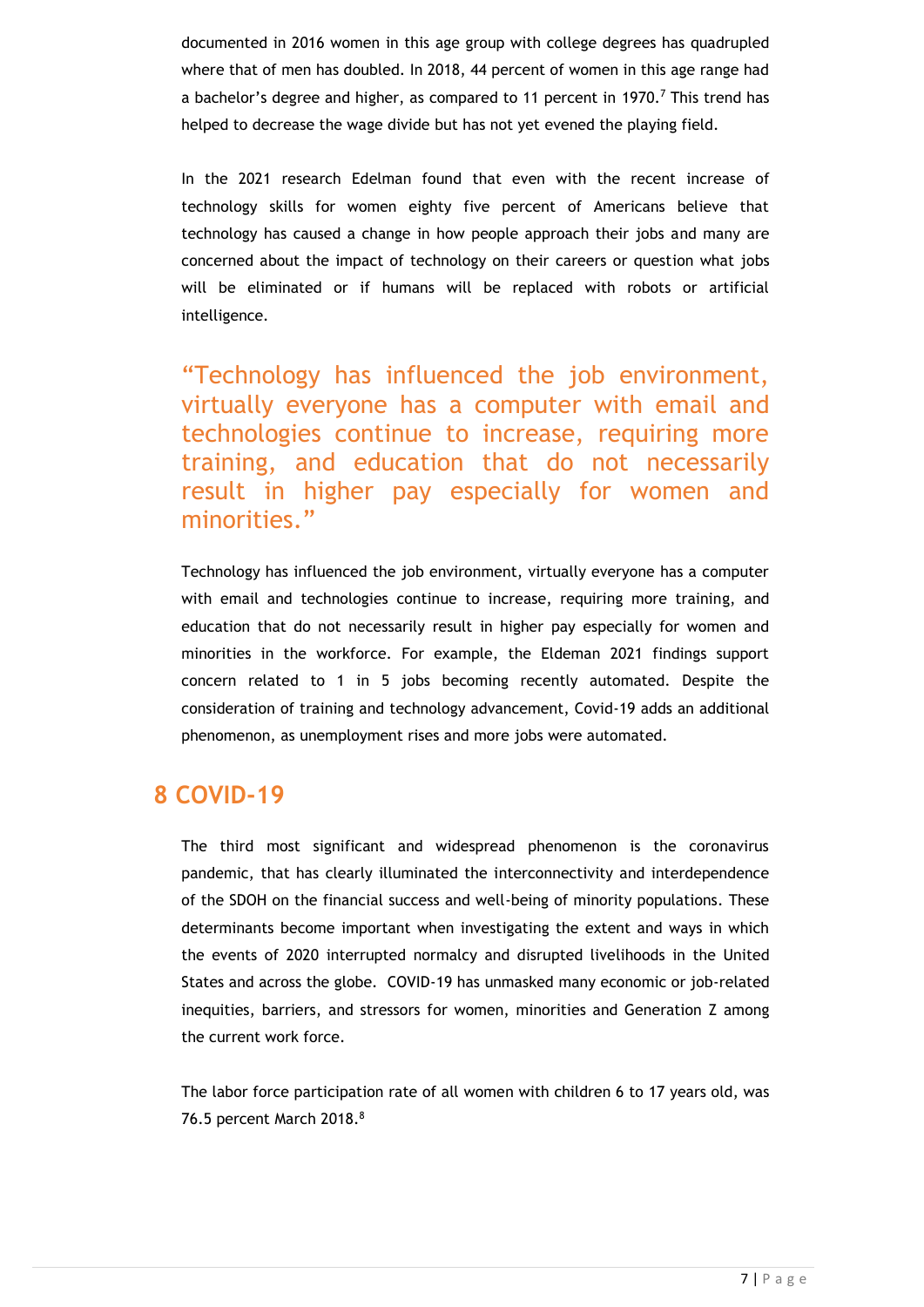Many women left their jobs during the pandemic to take care of young children and supervise online learning for school-age children when in-person learning ceased, and daycare closed.

"Many women left their jobs during the pandemic to take care of young children and supervise online learning for school-age children when in-person learning ceased, and daycare closed."

Based on reports from the U.S. Bureau of Labor Statistics the unemployment rate for women varied by race and ethnicity but the rate for women was 3.8 percent as compared to 3.9 percent for men in 2018. Since 2020 unemployment rates for Black people and other minorities are nearly double those of White workers.<sup>9</sup> The pandemic has caused the largest female-to-male gap in unemployment rates since 2000.<sup>10</sup> Recent reports indicate almost 450,000 more women than men have been displaced from employment.

#### **9 The acute effect**

Job losses have disproportionately affected minorities, women, younger workers, and workers with lower educational attainment or income, as evidenced by the UOP Career Optimism Index and the US Census Current Population Survey (CPS). The index data revealed households with an annual income below \$30,000 realized double the unemployment rates of households with higher income and approximately 56 percent of job market exits, as a result of the pandemic, were women even though women only represent 48 percent of workforce. Improved socioeconomic structures could elevate the economic health of individuals, families and organizations.

"As a result of the pandemic, approximately 56 percent of job market exits were women even though women only represent 48 percent of workforce."

# **10 Women and minority optimism according to the UOP Career Optimism Index**

There are extensive acute and on-going challenges facing working adults. In spite of this the Career Optimism Index indicates most Americans 70 percent are generally optimistic about their careers. However, women, younger generations and those with lower incomes do not share this high level of optimism.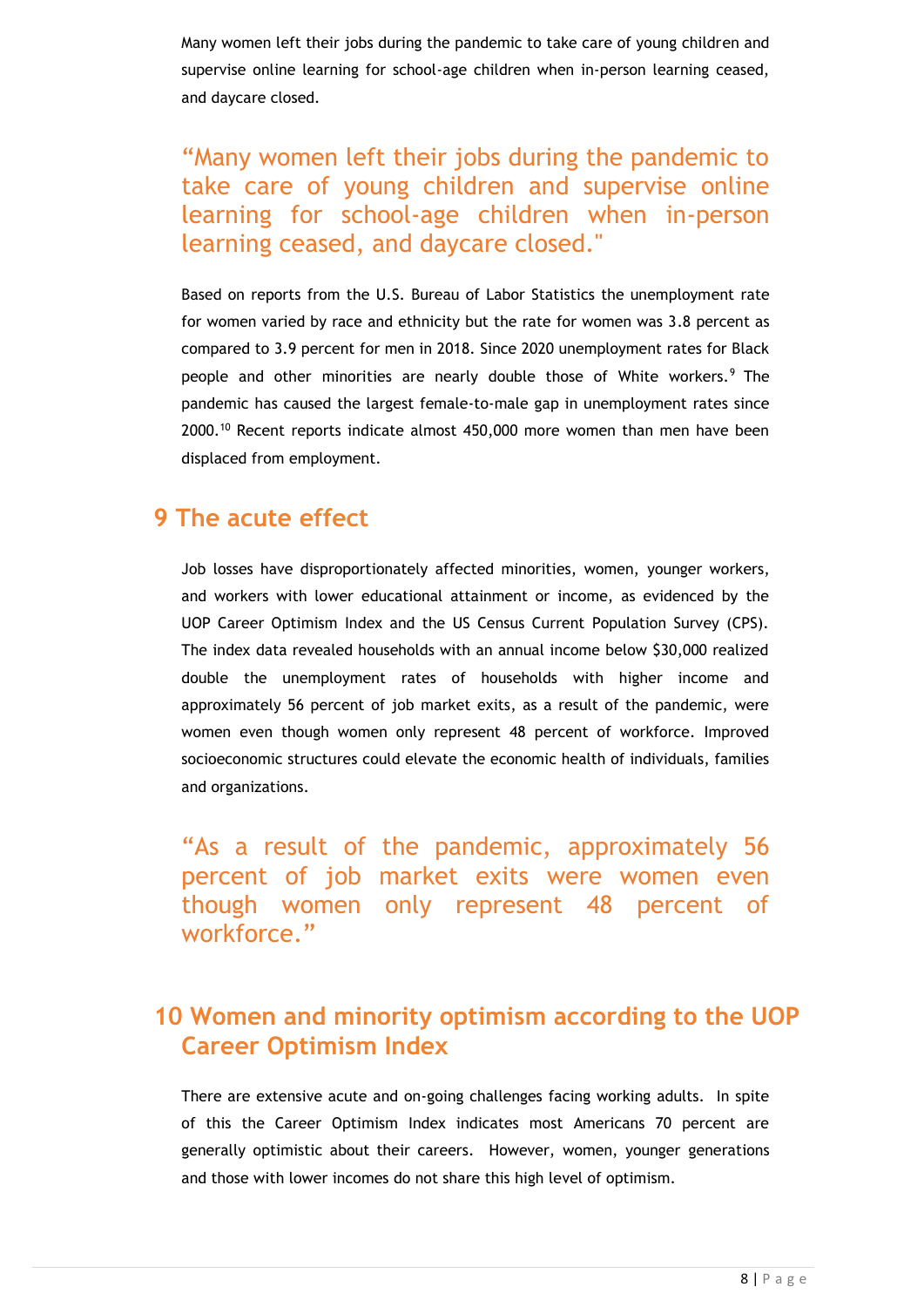#### THESE CHALLENGES HAVE LEFT MANY AMERICANS FEELING STRESSED ABOUT THEIR CAREERS - ESPECIALLY WOMEN, YOUNGER GENERATIONS AND THOSE WITH LOWER INCOMES



Based on the UOP Index findings many do not see a clear path to career advancement in their current jobs or believe they have access to the tools needed for professional development. For example, forty three percent of Americans live paycheck to paycheck, 51 percent of women and 36 percent of men. Additionally, survey respondents report feeling underemployed, easily replaceable and 40 percent worry about losing their jobs due to the pandemic.

The UOP Career Optimism Index illuminated workforce challenges of Black and other minority families concentrated in states that have unfavorable economic and social conditions and are overrepresented in nine of the ten lowest-wage jobs considered high-contact and essential services. The Index shows Black workers are more likely than white workers to be in support roles, which are slower growing and lower-paying than directive roles. Support roles have a much higher risk of automation, which increases black workers' relative risk of automation.

### **11 The trifecta of the gender wage gap, education and training, and COVID-19**

The trifecta of the gender wage gap, education and training, and COVID-19, influence women and minorities in the workforce in substantial ways. Continuing research in this area will develop more on what is already known about the wage gap for women and minorities at a time when employment is influenced by a pandemic. As a result of multiple ongoing phenomenon these populations continue to face concern about the future of employment and economic equality in the workforce.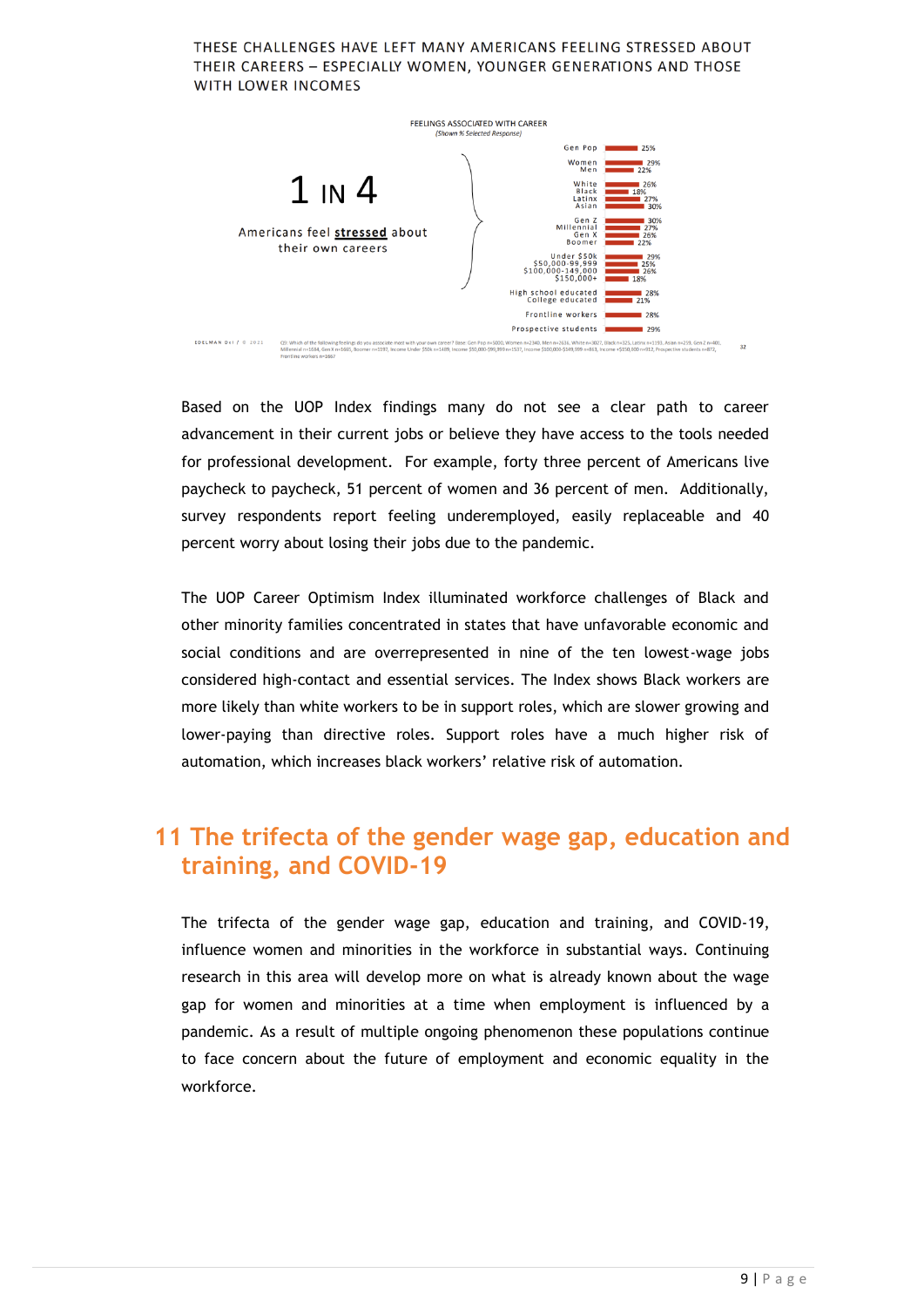WHITE PAPER – The Impact of a Phenomenon: Women and Minorities in the Workforce and the Gender Wage Gap

About the author: Dr. Kim Sanders Dr. Kim Sanders is a Dissertation Mentor and Contributing Faculty in Walden University School of Health Sciences PhD and DHA programs. Courses taught include Healthcare Quality Management, Public Policy and Healthcare Advocacy, and Public Health Informatics. Research interest is public health emergency preparedness. She is an alum of University of Phoenix (UOP) for graduate and Howard University (HU) for undergraduate studies. Communications can be directed keldridge@email.phoenix.edu

#### **Notes**

<sup>1</sup>U.S. Census Bureau, "Current Population Survey: PINC-05. Work Experience-People 15 Years Old and Over, by Total Money Earnings, Age, Race, Hispanic Origin, Sex, and Disability Status: 2018," available at https://www.census.gov/data/tables/time-series/demo/income-poverty/cps-pinc/pinc-05.html (last accessed March 2020).

<sup>2</sup>U.S. Bureau of Labor Statistics, "Usual Weekly Earnings of Wage and Salary Workers Fourth Quarter 2019," Table 1, Press release, January 17, 2020, available at [https://www.bls.gov/news.release/archives/wkyeng\\_01172020.pdf.](https://www.bls.gov/news.release/archives/wkyeng_01172020.pdf)

<sup>3</sup>US. Department of health and human services. (n.d). Healthy People 2030. Retrieved February 20, 2021 from <https://health.gov/healthypeople/objectives-and-data/social-determinants-health>

<sup>4</sup>Edelman, (2021). The University of Phoenix Career Optimism Index, Dx1, Research Findings-National Data and DMHA Findings. University of Phoenix.

<sup>5</sup>Noel, N., Pinder, D., Stewart III, S., & Wright, J. (2019, August). The economic impact of closing the racial wealth gap. McKinsey & Company. [https://www.mckinsey.com/~/media/McKinsey/Industries/Public%20and%20Social%20Sector/Our%20Insights/T](https://www.mckinsey.com/~/media/McKinsey/Industries/Public%20and%20Social%20Sector/Our%20Insights/The%20economic%20impact%20of%20closing%20the%20racial%20wealth%20gap/The-economic-impact-of-closing-the-racial-wealth-gap-final.pdf) [he%20economic%20impact%20of%20closing%20the%20racial%20wealth%20gap/The-economic-impact-of-closing](https://www.mckinsey.com/~/media/McKinsey/Industries/Public%20and%20Social%20Sector/Our%20Insights/The%20economic%20impact%20of%20closing%20the%20racial%20wealth%20gap/The-economic-impact-of-closing-the-racial-wealth-gap-final.pdf)[the-racial-wealth-gap-final.pdf](https://www.mckinsey.com/~/media/McKinsey/Industries/Public%20and%20Social%20Sector/Our%20Insights/The%20economic%20impact%20of%20closing%20the%20racial%20wealth%20gap/The-economic-impact-of-closing-the-racial-wealth-gap-final.pdf)

<sup>6</sup>Francine D. Blau and Lawrence M. Kahn, "The Gender Pay Gap: Extent, Trends, and Explanations" (Cambridge, MA: National Bureau of Economic Research, 2016), available at [https://www.nber.org/papers/w21913.](https://www.nber.org/papers/w21913)

<sup>7</sup>Jocelyn Frye, "Why Pay Data Matter in the Fight for Equal Pay" (Washington: Center for American Progress, 2020), available at https://www.americanprogress.org/issues/ women/reports/2020/03/02/480920/pay-datamatter- fight-equal-pay/.

<sup>8</sup>1U.S. Bureau of Labor Statistics, "Women in the labor force: a databook" (Washington: U.S. Department of Labor, 2018), available at [https://www.bls.gov/opub/reports/womens-databook/2019/home.htm.](https://www.bls.gov/opub/reports/womens-databook/2019/home.htm)

<sup>9</sup>Due, A., Ellingrud, D., Lazar, M., Luby, R., Srinivasan, S., & Van Aken, T. (2021, February). Achieving an inclusive US economic recovery. McKinsey & Company. [https://www.mckinsey.com/~/media/McKinsey/Industries/Public%20and%20Social%20Sector/Our%20Insights/A](https://www.mckinsey.com/~/media/McKinsey/Industries/Public%20and%20Social%20Sector/Our%20Insights/Achieving%20an%20inclusive%20US%20economic%20recovery/Achieving-an-inclusive-US-economic-recovery.pdf?shouldIndex=false) [chieving%20an%20inclusive%20US%20economic%20recovery/Achieving-an-inclusive-US-economic](https://www.mckinsey.com/~/media/McKinsey/Industries/Public%20and%20Social%20Sector/Our%20Insights/Achieving%20an%20inclusive%20US%20economic%20recovery/Achieving-an-inclusive-US-economic-recovery.pdf?shouldIndex=false)[recovery.pdf?shouldIndex=false](https://www.mckinsey.com/~/media/McKinsey/Industries/Public%20and%20Social%20Sector/Our%20Insights/Achieving%20an%20inclusive%20US%20economic%20recovery/Achieving-an-inclusive-US-economic-recovery.pdf?shouldIndex=false)

 $10A$ nnalyn Kurtz, "The US economy lost 140,000 jobs in December. All of them were held by women," CNN Business, January 8, 2021, cnn.com.

#### **References**

Bleiweis, R. (2020, March, 24). Quick Facts about the Gender Wage Gap. Centers for American Progress. https://cdn.americanprogress.org/content/uploads/2020/03/23133916/Gender-Wage-Gap- .pdf?\_ga=2.138676787.1845623731.1613922151-530409181.1613679491

Chandra Childers, Asha DuMonthier, and Jessica Milli, The status of black women in America, Institute for Women's Policy Research, June 2017, iwpr.org.

Chetty, Raj, Nathaniel Hendren, Maggie R. Jones, and Sonya Porter. 2020. "Race and Economic Opportunity in the United States: An Intergenerational Perspective." Quarterly Journal of Economics 135 (2): 711–783.

Childers, DuMonthier, and Milli, The status of black women in America. Current Population Survey, Annual Social and Economic Supplements – Table 4, Historical Povery Tables: People and Families – 1959 to 2018, US Cencus Bureau, updated April 6, 2020, census.gov